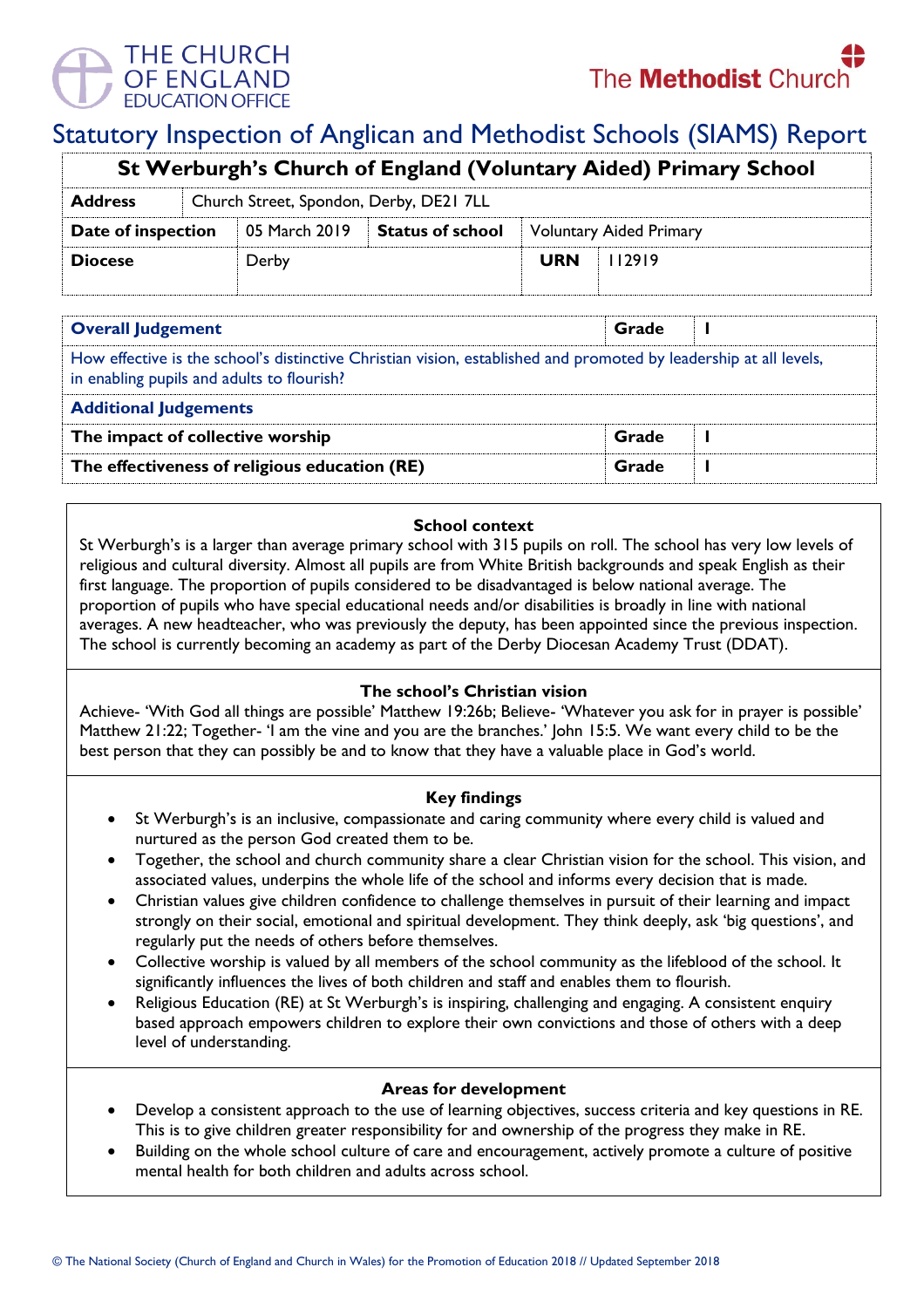## How effective is the school's distinctive Christian vision, established and promoted by leadership at all levels, in enabling pupils and adults to flourish?

#### **Inspection findings**

The whole life and work of St Werburgh's school is informed by and lived out through a clear Christian vision. This is owned, understood and passionately articulated by the whole school community. It shapes the strategic direction of the school and impacts significantly on every aspect of daily school life. As put by a parent, 'Achieve Believe Together happens every day in every classroom.' Through this, the school is highly inclusive in meeting children's needs and supports each child to be the unique person God created them to be. Church and school work in exceptionally close partnership, with inclusive practice at the heart of both. As described by the priest 'we are truly one community- church and school together as one.' The school now better reflects its local community through a new admissions policy that focusses ethically and courageously on meeting local needs. The whole school community are meaningfully involved in exceptionally rigorous monitoring and evaluation of the impact of RE, collective worship and the Christian vision and values. The Christian vision is the key driver behind school improvement planning and underpins the strategic direction of the school. Professional development is given a high priority for staff and governors, including through effective partnerships with other schools and the diocese. Succession planning was an area for development at the previous inspection. This has been fully addressed and staff development is now a strength. Every opportunity is taken to ensure that staff are empowered to flourish personally and professionally.

Following reflections on the question 'what makes a spiritual person?' staff have a secure understanding of spiritual development. Creative and inspiring topics are planned around big questions to ask God. A recent topic entitled 'Did God abandon Jews in the Holocaust?' elicited profoundly deep thinking and reflection. This innovative focus has placed the Christian vision at the heart of the curriculum. Opportunities for spiritual development and reflection are planned across all subjects and staff regularly address questions and opportunities that arise spontaneously across the curriculum. Children's spiritual development is also met exceptionally well outside of the curriculum. This includes a Lent Club, mindfulness activities during lunchtime and residential retreats. All groups of pupils make strong academic progress, recognised in collective worship through 'Outstanding Progress Awards'. This includes RE, where expectations of progress and standards are at least in line with the rest of the curriculum. A parent noted that children make strong progress as they are 'comfortable, valued, loved and respected therefore ready to learn'.

Children have regular opportunities to explore what the school vision and associated values mean to them personally. This inspires the whole school community to consider their actions in line with God's Word, putting the needs of others before their own. A parent observed that, 'the values foster morals'. Reflection on the school values underpins children's moral development. This regularly extends beyond school, such as support for the Padley Centre and for residents at a local care home. A mutually beneficial partnership with Sukantanagar School in India has made a significant impact of children's cultural development. This has been adopted as the church mission link to further unify the work of school and church. Children are passionate about this partnership and recognise the difference it makes to their own lives. They regularly take initiative to challenge injustice and engage in ethical social projects beyond those organised by the school.

Inspired by the Christian vision, school leaders work tirelessly so that pupils and adults can flourish and live well together. Priority has been given to this through the appointment of a learning mentor who supports children in their relationships and delivers specific mental health and wellbeing interventions. Relationships within and beyond the school are firmly rooted in Christian values, with everyone given the support, encouragement and opportunity to thrive. A child exemplified this saying, 'everyone is part of school, everyone is valued.' Pupils, appointed as Peer Mediators and Playground Peace Makers, confidently support the living out of this approach and ensure that no one is isolated or excluded. Behaviour policies are rooted in the Christian vision and based on forgiveness and reconciliation. Children talk about this as a way of living: 'we forgive each other and put things right because Jesus taught us to forgive'.

School and church have worked together innovatively to create a shared culture where everyone, regardless of their background, disability, sexual orientation, gender or identity are fulfilled as the person God created them to be. This commitment was summed up by the headteacher who said, 'If you can't be the person who you want to be then you can't be your best'.